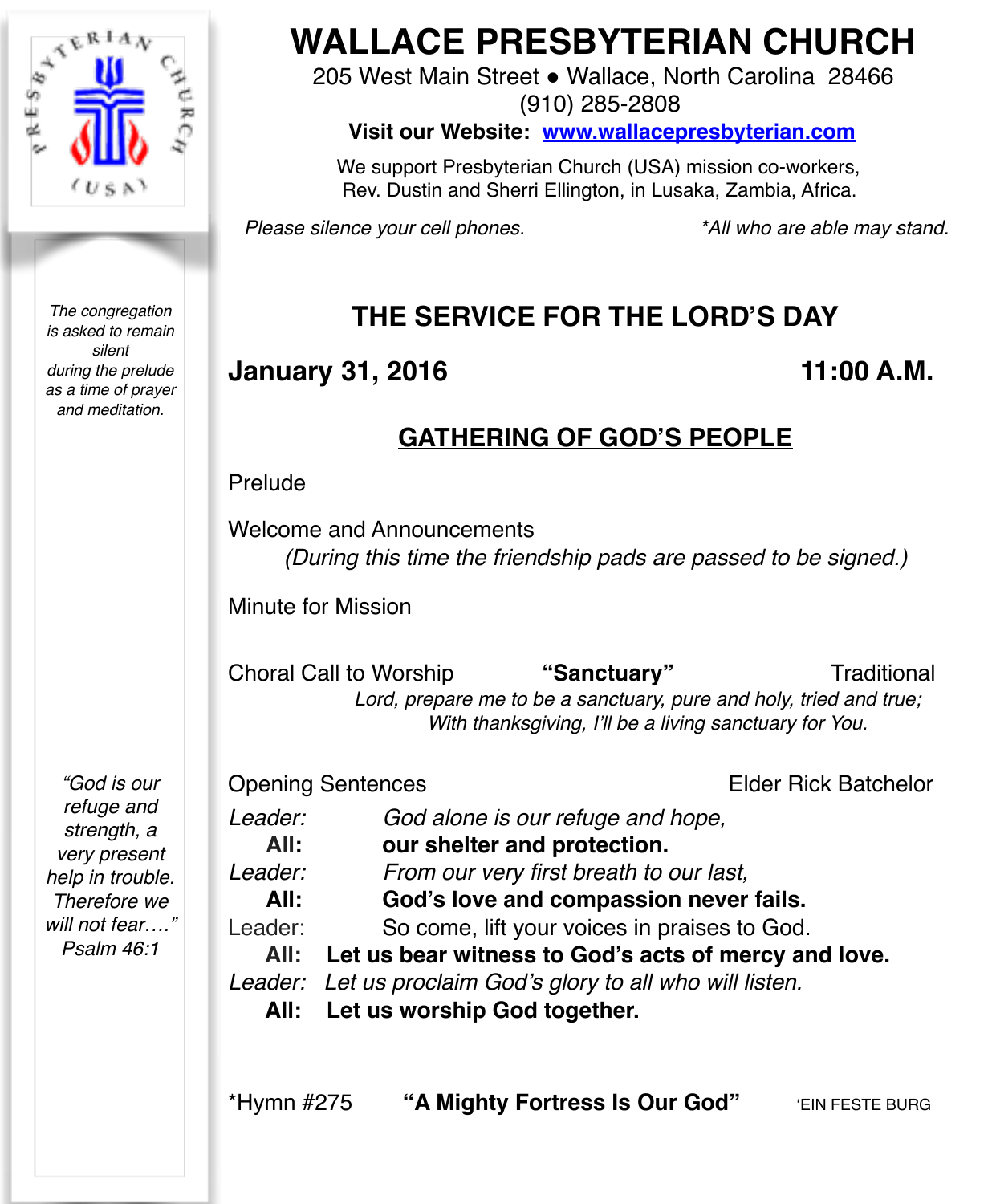*"God does not love us for what we can do for him, or for our usefulness to society, but for what we are." Eugene Peterson, Praying With the Psalms*

\*Unison Prayer of Confession

*Gracious and loving God, we fail to see the power of your faithfulness. We are your people, but do we know you as our God? Forgive our lack of trust in you. Have mercy on us and forgive us. Help us when we hesitate, and strengthen us when we are weak. Breathe your Holy Spirit afresh into our hearts and minds, into our lives, so that we have the courage to follow Jesus wherever he takes us. Amen.*

\*Responsive Assurance of Pardon *(based on Romans 8:33-34)* Leader: *Sisters and brothers, if God did not spare his own Son, but freely gave him up for all of us, will he not also give us everything else? So who will bring any charge against us?*

*People:* **No one — for it is God who justifies.**

*Leader: Who will condemn us?*

**People: No one — for Christ Jesus died for us, was raised to life for us, and is sitting at God's right hand, pleading for us.**

*Leader: So be at peace: our sins are forgiven through Jesus Christ our Lord.*

\*Gloria Patri Hymn #581 *Glory Be to the Father*

### **PROCLAIMING GOD'S WORD**

5<sup>th</sup> SUNDAY BUILDING OFFERING

Children's Sermon

#### Anthem **"Who Shall Separate Us?** Pepper Choplin, 2009 for the Wallace Presbyterian Church

*Who shall separate us from the love of our Lord? I am persuaded that nothing on earth can separate us from the love of God. Nothing in life and nothing in death can separate us from the love of God. No angels, no powers can separate us from the love that is in Jesus, Christ Jesus, our Lord. For we are more than conquerors over danger, trial and sword. We are more than conquerors through the power of the love of our Lord. I am persuaded that nothing on earth can separate us from the love of God. No things present or things to come can separate us from the love of God. No height nor depth in all creation shall separate us from the love that is in Jesus, our Lord. I am persuaded that nothing on earth can separate us from the love of God, The love that comes through Jesus, Christ Jesus, our Lord. Who shall separate us from the love of our Lord? We will live within the love of our Lord.*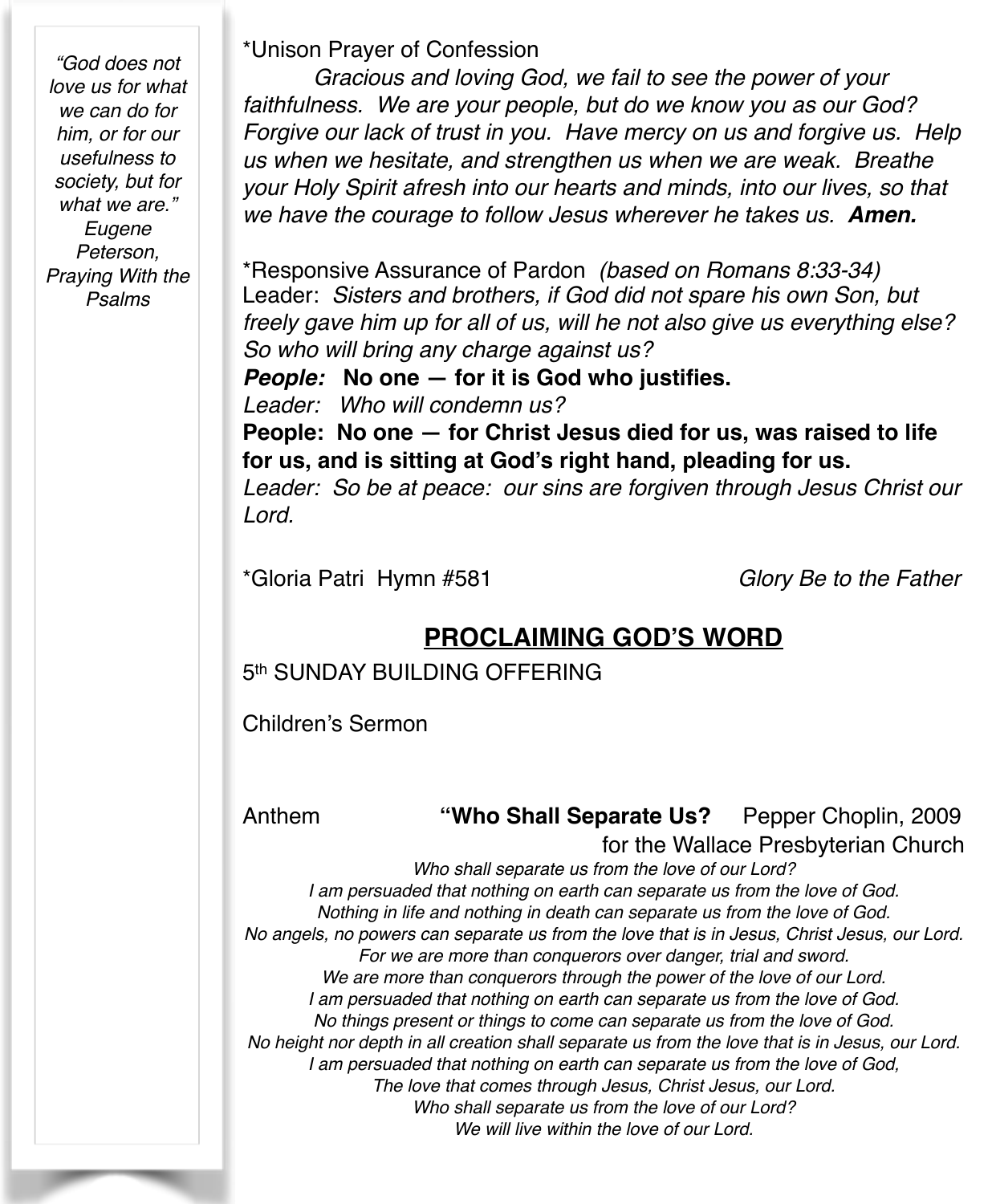#### Prayer for Illumination

*Speak with authority in our lives, Christ. Speak to us with love, with hope, and with strength, so that we might hear you and know, deep inside, that we are your people, and that you are our God. Amen.*

| Epistle Lesson              |                                            | <b>Elder Rick Batchelor</b> |
|-----------------------------|--------------------------------------------|-----------------------------|
|                             | Romans 8:31-39                             | +Page 919, 920              |
| *Hymn #683                  | "Lord of All Hopefulness"                  | <b>COURTNEY</b>             |
| <b>Old Testament Lesson</b> | Psalm 71:1-24                              | +Pages 463, 464             |
| Sermon                      | "My Whole Life Long" Dr. Philip K. Gladden |                             |
|                             |                                            |                             |

A Time for Reflection

Pastoral Prayer with The Lord's Prayer

### **GIVING THANKS TO GOD**

Presentation of Tithes and Offerings

**Offertory** 

\*Doxology and Prayer of Dedication *Praise God from whom all blessings flow; Praise Him all creatures here below; Praise Him above ye heavenly host; Praise Father, Son, and Holy Ghost. Amen.*

*The Apostles' Creed's structure may be based on Jesus' command to make disciples of all nations, baptizing them in the name of the Father, the Son, and the Holy Spirit. The Creed attained its present form by the 8th century A.D.* 

#### The Affirmation of Faith: The Apostles' Creed

I believe in God the Father Almighty, Maker of heaven and earth, And in Jesus Christ his only Son our Lord; who was conceived by the Holy Ghost, born of the Virgin Mary, suffered under Pontius Pilate, was crucified, dead, and buried; he descended into hell; the third day he rose again from the dead; he ascended into heaven, and sitteth on the right hand of God the Father Almighty; from thence he shall come to judge the quick and the dead. I believe in the Holy Ghost, the holy catholic Church, the communion of saints, the forgiveness of sins, the resurrection of the body, and the life everlasting. **Amen.**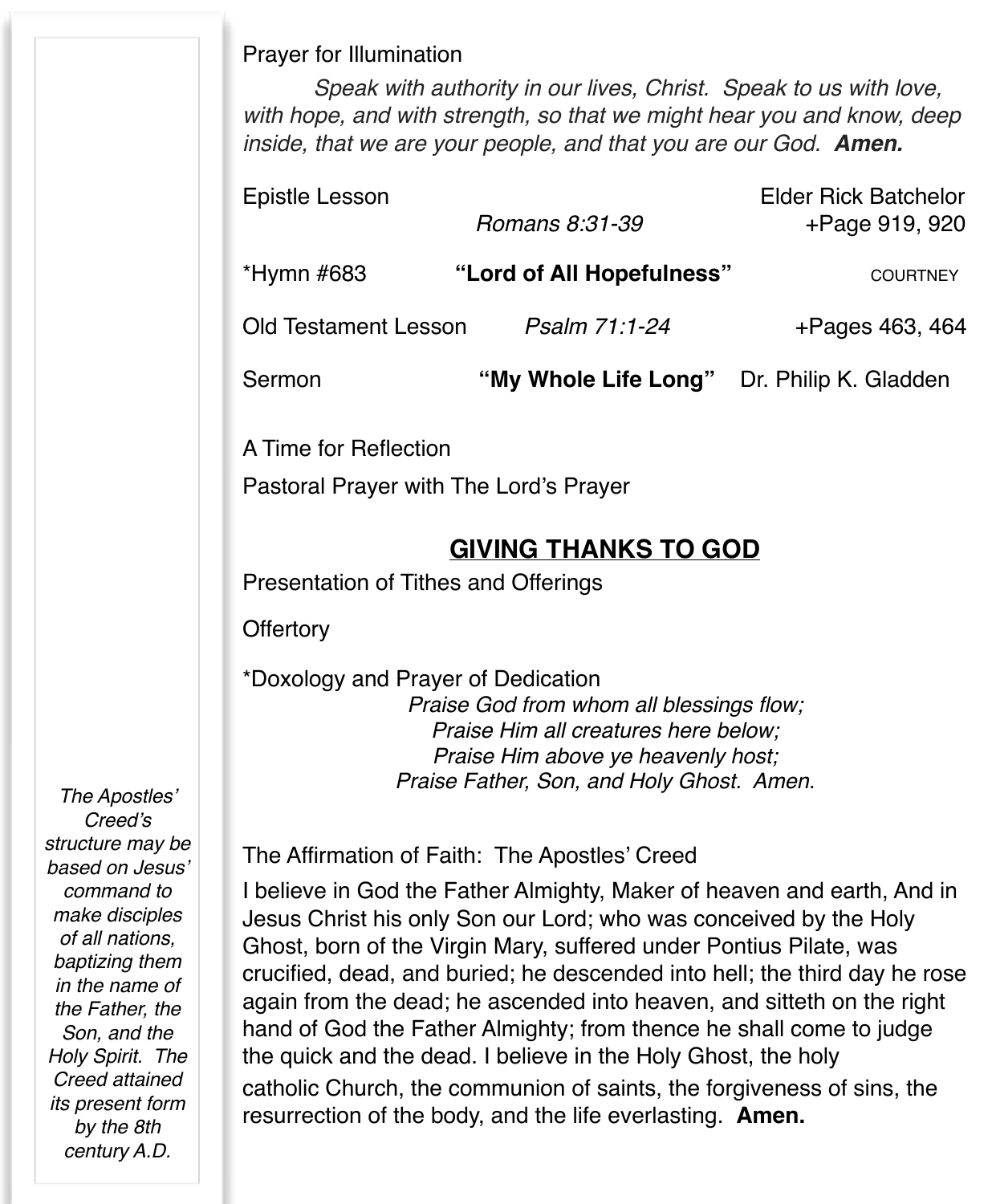*The spirit of "Borning Cry" is one of a God who loved us from the beginning of time and continues to love us throughout the seasons of our life. It gives us a sense of the timelessness of God.*

#### **"I Was There to Hear Your Borning Cry"**

#### **\***Benediction

**WORSHIP** GROW, GO

\*Choral Benediction **"Amen"**<br>Dresden

*Amen. Amen.*

\*Postlude

\*<sup>*All who are able may stand.* +*The page number in the pew Bible.*</sup>



### **Preaching in Lent 2016 "Who Do You Say That I Am?"** That's *the* Question!

**Worship Date <b>19. Scripture February 14** Mark 8:27 - 9:1 First Sunday of Lent **Disciples** 

**February 21** Mark 10:35-45 Second Sunday of Lent John

**February 28** Mark 14:26-31, 66-72 Third Sunday of Lent Peter

**March 6 John 11:17-53** Fourth Sunday of Lent Mary

**March 13 13 John 18:28 - 19:16** Fifth Sunday of Lent Pontius Pilate

**March 20 23:50-56** Palm/Passion SundayJoseph of Arimathea

**March 27 John 20:1-18** Easter **Easter** Mary Magdalene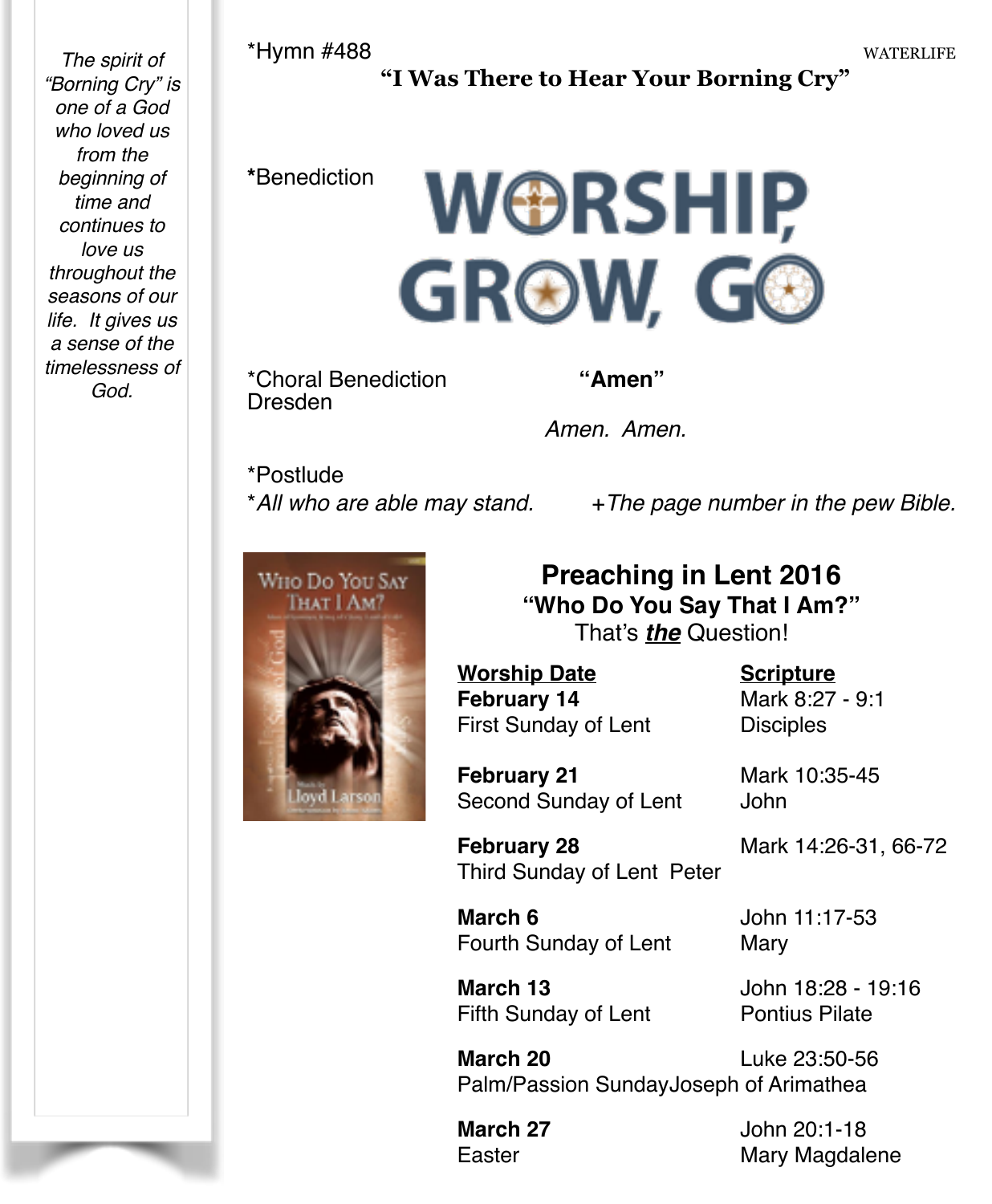|                                           |                   | WEEKLY CALENDAR                               |
|-------------------------------------------|-------------------|-----------------------------------------------|
| Sunday, January 31                        | $9:40 \text{ am}$ | <b>Opening Assembly</b>                       |
|                                           | $10:00$ am        | <b>Sunday School</b>                          |
|                                           | 11:00 $am$        | Worship/5th Sunday Building Offering          |
|                                           | $3:00$ pm         | "A Casual Afternoon of Music With Friends"    |
|                                           |                   | <b>WPC Sanctuary</b>                          |
|                                           | 5:00-7:00 pm      | Youth Fellowship                              |
| Tuesday, February 2                       | $6:30$ am         | Coffee, Room 304                              |
|                                           | 7:00-7:30 am      | SonRise Worship, Room 304                     |
|                                           | $6:00$ pm         | Presbyterian Men, Mt. Zion PC, Rose Hill      |
| Wednesday, February 3                     |                   | No Bible Study                                |
|                                           | 5:15-7:00 pm      | LOGOS!                                        |
|                                           | $6:00$ pm         | Handbells                                     |
|                                           | 7:30 pm           | <b>Choir Practice</b>                         |
| Friday, February 5 - Saturday, February 7 |                   | Sound Retreat, The Trinity Center, Pine Knoll |
|                                           |                   | Shores, NC                                    |

## **NOTES AND ANNOUNCEMENTS**

- **This morning** we receive our 5th Sunday Building Offering. This offering helps meet the ongoing costs of maintaining our physical plant so we can provide worship, Christian education, and a variety of ministries. Thank you for your support!
- **Presbyterian Men** will meet on Tuesday, February 2 at 6:00 p.m. at the Mt. Zion Presbyterian Church in Rose Hill. All men are welcome for supper and Bible study.
- **Thanks to your generous contributions,** we finished 2015 with a budget surplus of approximately \$27,000. At the January 19 session meeting, the decision was made to use \$12,500 of the surplus funds to make the following contributions: \$10,000 to the Presbytery of Coastal Carolina (supports youth and Christian Education activities; mission and outreach programs; provides multiple resources for congregations throughout southeastern North Carolina); \$1,250 to Duplin Christian Outreach Ministries (our local crisis ministry center); and \$1,250 to Friends of Kirkwood (a non-profit group of Presbyterians who work with the Wilmington Family YMCA to operate Camp Kirkwood). Thank you!
- **. Mr. Gary Bell** of the Duplin County Camp of Gideons International will be our guest preacher next Sunday.
- " **Congratulations** to these people and thank you for your service to our community: Curt Simpson, 2016 Wallace Chamber of Commerce President; Chuck Farrior, 2016 Wallace 100 Committee President; and Clay Blue, 2016 Wallace 100 Committee Treasurer. !
- **. We express our Christian love and sympathy** to the family of Dorothy McCoy Boney Matthis on her death on January 24, 2016.



*The flowers in the sanctuary today are given in memory of Julie Cheryl Mann Siddens.*